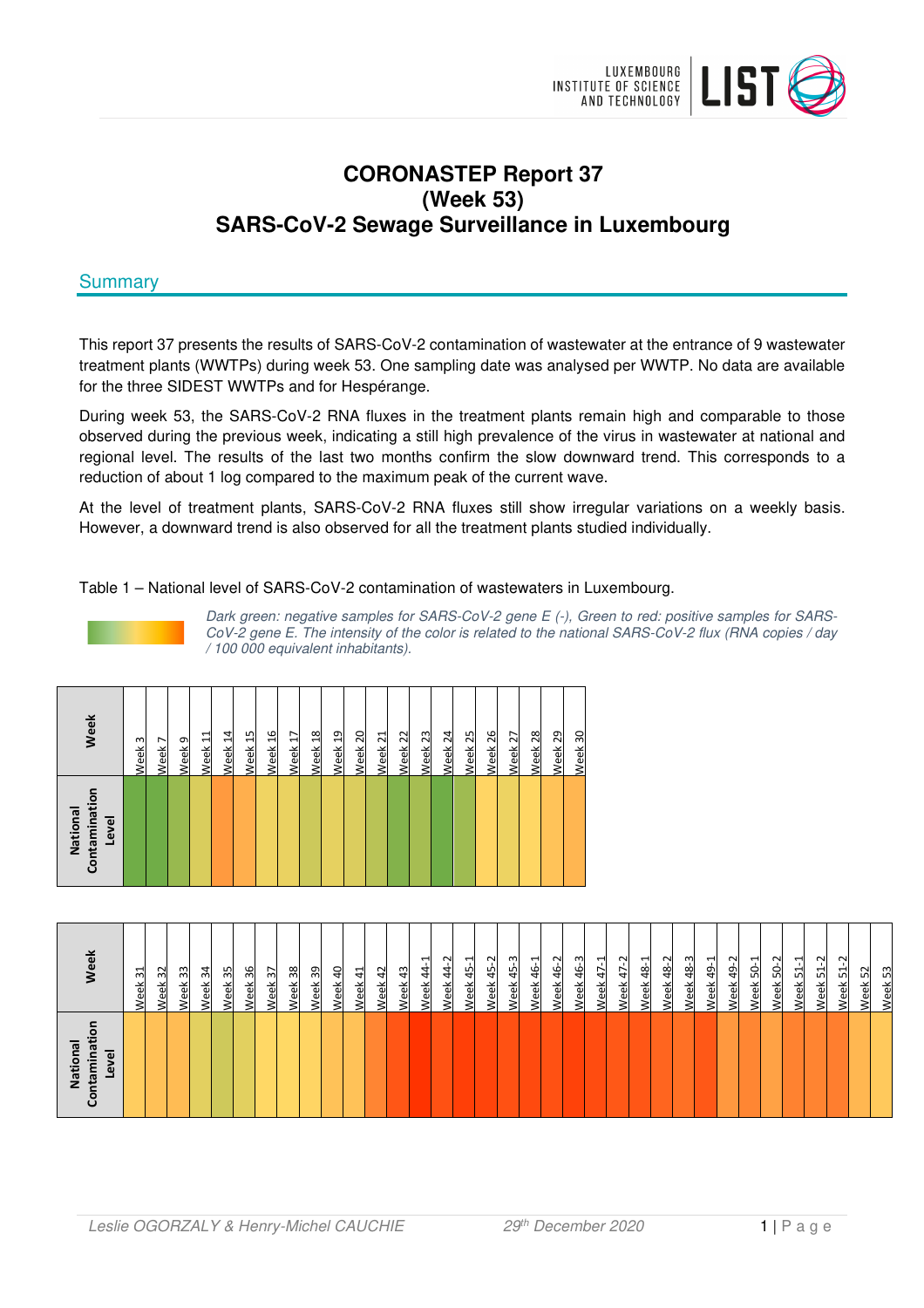

Figure 1a – RT-qPCR quantification time-course monitoring of SARS-CoV-2 (E gene) in Luxembourgish wastewater samples from December 2019 to December 2020. Grey squares: daily-confirmed cases for Luxembourgish residents (https://data.public.lu/fr/datasets/donnees-covid19/), Blue dots: cumulative SARS-CoV-2 flux (RNA copies / day / 100 000 equivalent inhabitants).



Figure 1b - Close-up of Figure 1a showing results from September 1<sup>st</sup> on.

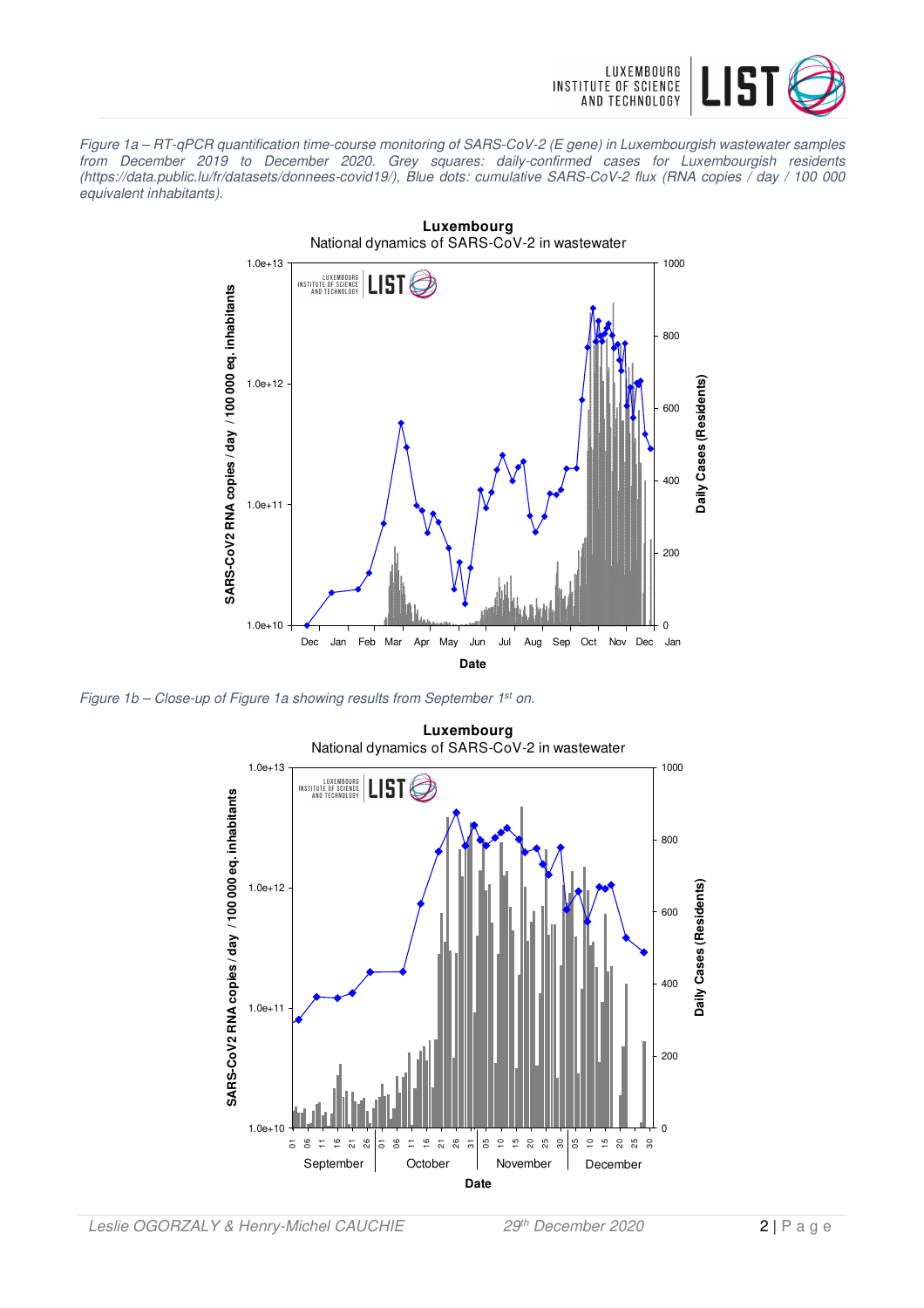

Table 2 - Level of SARS-CoV-2 contamination of each analyzed wastewater treatment plant in Luxembourg during the second wave. BEG: Beggen, BET: Bettembourg, SCH: Schifflange, BLE: Bleesbruck, MER: Mersch, PET: Pétange, HES: Hespèrange, ECG: Echternach, UEB: Uebersyren, GRE: Grevenmacher, TRO: Troisvierges, BOE: Boevange sur Attert, WIL: Wiltz



Dark green: negative samples for SARS-CoV-2 gene E (-), Green to red: positive samples for SARS-CoV-2 gene E. The intensity of the color is related to the RT-qPCR signal (Ct values) Grey boxes: no data

|            |                                            |         |         |                   |                    |         |         |         |         |         |                   |         |         |         |                    |         |         |         |         |         |         |         |         | 2020                  |         |         |                       |         |         |                    |                  |           |                                      |           |              |                  |           |           |           |                  |                  |           |                  |           |           |                  |           |           |                    |
|------------|--------------------------------------------|---------|---------|-------------------|--------------------|---------|---------|---------|---------|---------|-------------------|---------|---------|---------|--------------------|---------|---------|---------|---------|---------|---------|---------|---------|-----------------------|---------|---------|-----------------------|---------|---------|--------------------|------------------|-----------|--------------------------------------|-----------|--------------|------------------|-----------|-----------|-----------|------------------|------------------|-----------|------------------|-----------|-----------|------------------|-----------|-----------|--------------------|
|            |                                            |         |         | <b>First wave</b> |                    |         |         |         |         |         |                   |         |         |         |                    |         |         |         |         |         |         |         |         |                       |         |         |                       |         |         | <b>Second wave</b> |                  |           |                                      |           |              |                  |           |           |           |                  |                  |           |                  |           |           |                  |           |           |                    |
| WWTP       | $\overline{\phantom{a}}$<br>Week 9<br>Week | Week 14 | Week 15 | Week 16           | Week 17<br>Week 18 | Week 19 | Week 20 | Week 21 | Week 22 | Week 23 | $\approx$<br>Week | Week 25 | Week 26 | Week 27 | Week 28<br>Week 29 | Week 30 | Week 31 | Week 32 | Week 33 | Week 34 | Week 35 | Week 36 | Week 37 | $\frac{8}{2}$<br>Week | Week 39 | Week 40 | $\frac{1}{4}$<br>Week | Week 42 | Week 43 | $44-1$<br>Week     | <b>Week 44-2</b> | Week 45-1 | <b>Week 45-2</b><br><b>Week 45-3</b> | Week 46-1 | 46-2<br>Week | <b>Week 46-3</b> | Week 47-1 | Week 47-2 | Week 48-1 | <b>Week 48-2</b> | <b>Week 48-3</b> | Week 49-1 | <b>Week 49-2</b> | Week 50-1 | Week 50-2 | $51-1$<br>Week ! | Week 51-2 | Week 51-3 | Week 52<br>Week 53 |
| <b>BEG</b> |                                            |         |         |                   |                    |         |         |         |         |         |                   |         |         |         |                    |         |         |         |         |         |         |         |         |                       |         |         |                       |         |         |                    |                  |           |                                      |           |              |                  |           |           |           |                  |                  |           |                  |           |           |                  |           |           |                    |
| <b>BET</b> |                                            |         |         |                   |                    |         |         |         |         |         |                   |         |         |         |                    |         |         |         |         |         |         |         |         |                       |         |         |                       |         |         |                    |                  |           |                                      |           |              |                  |           |           |           |                  |                  |           |                  |           |           |                  |           |           |                    |
| <b>SCH</b> |                                            |         |         |                   |                    |         |         |         |         |         |                   |         |         |         |                    |         |         |         |         |         |         |         |         |                       |         |         |                       |         |         |                    |                  |           |                                      |           |              |                  |           |           |           |                  |                  |           |                  |           |           |                  |           |           |                    |
| <b>BLE</b> |                                            |         |         |                   |                    |         |         |         |         |         |                   |         |         |         |                    |         |         |         |         |         |         |         |         |                       |         |         |                       |         |         |                    |                  |           |                                      |           |              |                  |           |           |           |                  |                  |           |                  |           |           |                  |           |           |                    |
| <b>MER</b> |                                            |         |         |                   |                    |         |         |         |         |         |                   |         |         |         |                    |         |         |         |         |         |         |         |         |                       |         |         |                       |         |         |                    |                  |           |                                      |           |              |                  |           |           |           |                  |                  |           |                  |           |           |                  |           |           |                    |
| <b>PET</b> |                                            |         |         |                   |                    |         |         |         |         |         |                   |         |         |         |                    |         |         |         |         |         |         |         |         |                       |         |         |                       |         |         |                    |                  |           |                                      |           |              |                  |           |           |           |                  |                  |           |                  |           |           |                  |           |           |                    |
| <b>HES</b> |                                            |         |         |                   |                    |         |         |         |         |         |                   |         |         |         |                    |         |         |         |         |         |         |         |         |                       |         |         |                       |         |         |                    |                  |           |                                      |           |              |                  |           |           |           |                  |                  |           |                  |           |           |                  |           |           |                    |
| <b>ECH</b> |                                            |         |         |                   |                    |         |         |         |         |         |                   |         |         |         |                    |         |         |         |         |         |         |         |         |                       |         |         |                       |         |         |                    |                  |           |                                      |           |              |                  |           |           |           |                  |                  |           |                  |           |           |                  |           |           |                    |
| <b>UEB</b> |                                            |         |         |                   |                    |         |         |         |         |         |                   |         |         |         |                    |         |         |         |         |         |         |         |         |                       |         |         |                       |         |         |                    |                  |           |                                      |           |              |                  |           |           |           |                  |                  |           |                  |           |           |                  |           |           |                    |
| <b>GRE</b> |                                            |         |         |                   |                    |         |         |         |         |         |                   |         |         |         |                    |         |         |         |         |         |         |         |         |                       |         |         |                       |         |         |                    |                  |           |                                      |           |              |                  |           |           |           |                  |                  |           |                  |           |           |                  |           |           |                    |
| <b>TRO</b> |                                            |         |         |                   |                    |         |         |         |         |         |                   |         |         |         |                    |         |         |         |         |         |         |         |         |                       |         |         |                       |         |         |                    |                  |           |                                      |           |              |                  |           |           |           |                  |                  |           |                  |           |           |                  |           |           |                    |
| <b>BOE</b> |                                            |         |         |                   |                    |         |         |         |         |         |                   |         |         |         |                    |         |         |         |         |         |         |         |         |                       |         |         |                       |         |         |                    |                  |           |                                      |           |              |                  |           |           |           |                  |                  |           |                  |           |           |                  |           |           |                    |
| <b>WIL</b> |                                            |         |         |                   |                    |         |         |         |         |         |                   |         |         |         |                    |         |         |         |         |         |         |         |         |                       |         |         |                       |         |         |                    |                  |           |                                      |           |              |                  |           |           |           |                  |                  |           |                  |           |           |                  |           |           |                    |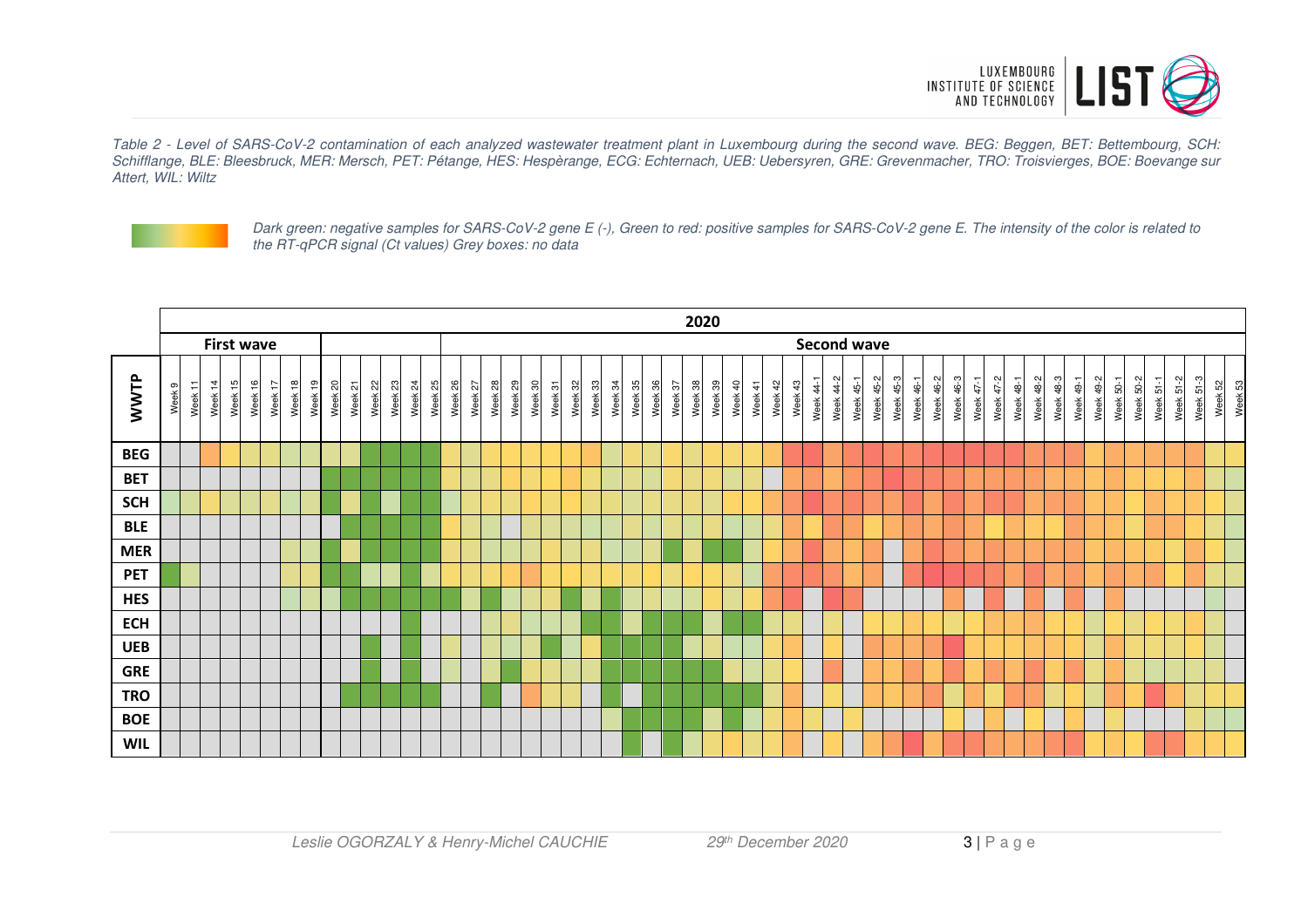

Figure 2a – RT-qPCR quantification time-course monitoring of SARS-CoV-2 (E gene) in the four most impacted wastewater treatment plants from March to December 2020. Grey squares: daily-confirmed cases for the contributory area of each wastewater treatment plant, dots: SARS-CoV-2 flux (RNA copies / day / 10 000 equivalent inhabitants).







**Bettembourg**

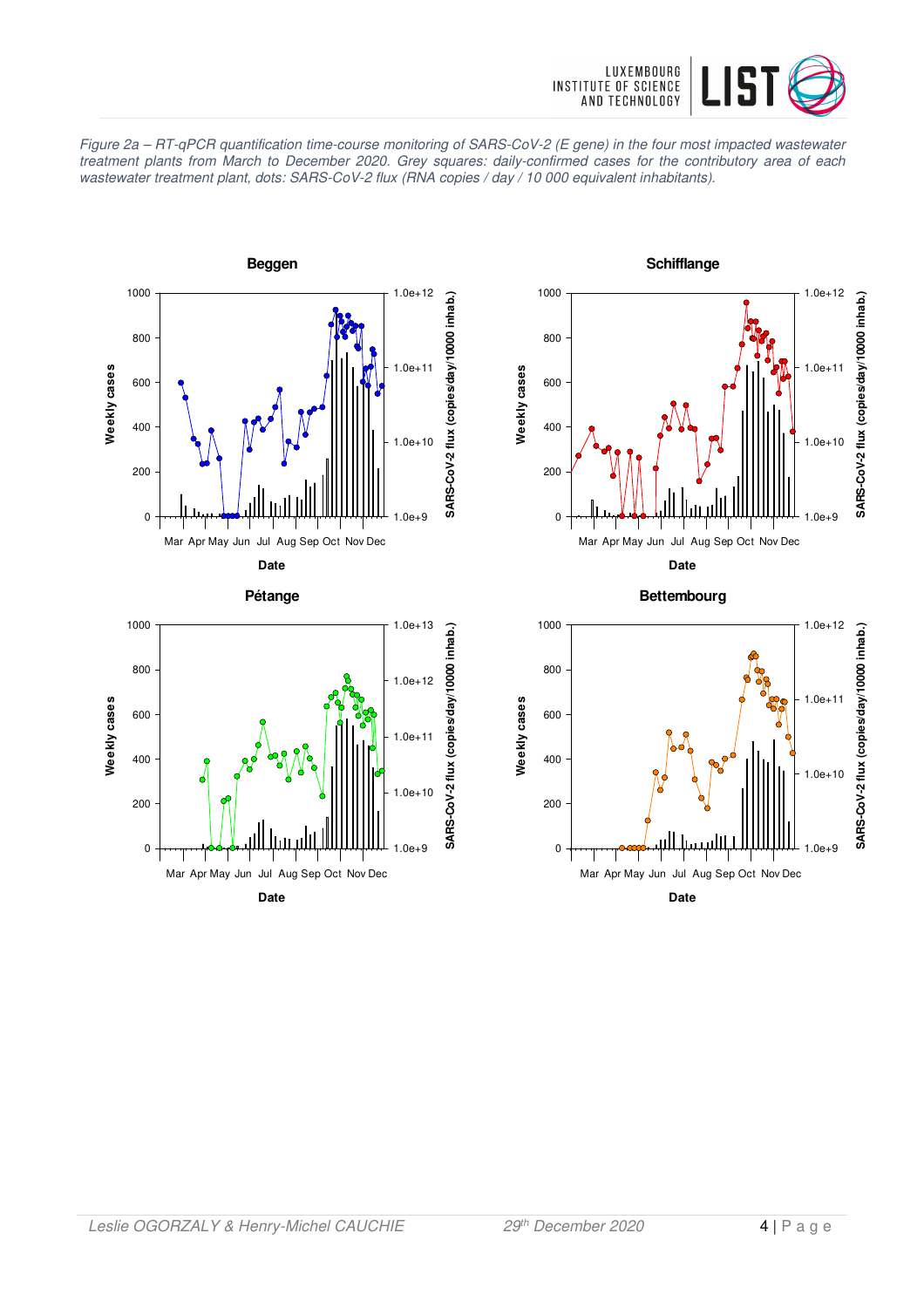

#### Figure 2b - Close-up of Figure 2a showing results from September 1st on.







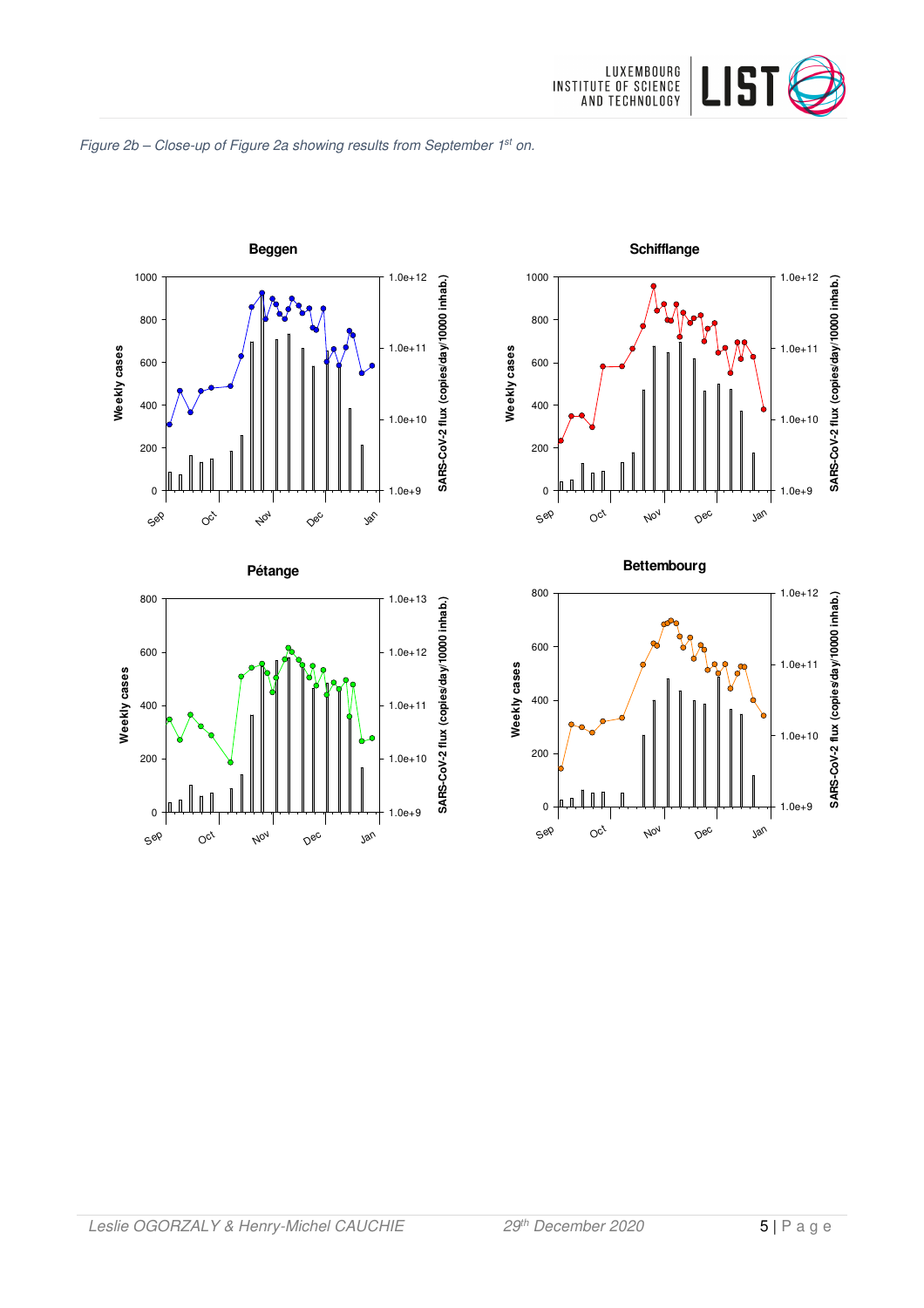

Figure 3a – RT-qPCR quantification time-course monitoring of SARS-CoV-2 (E gene) in Hespérange, Mersch and Boevangesur-Attert wastewater treatment plants from March to December 2020. Grey squares: daily-confirmed cases for the contributory area of each wastewater treatment plant, dots: SARS-CoV-2 flux (RNA copies / day / 10 000 equivalent inhabitants).

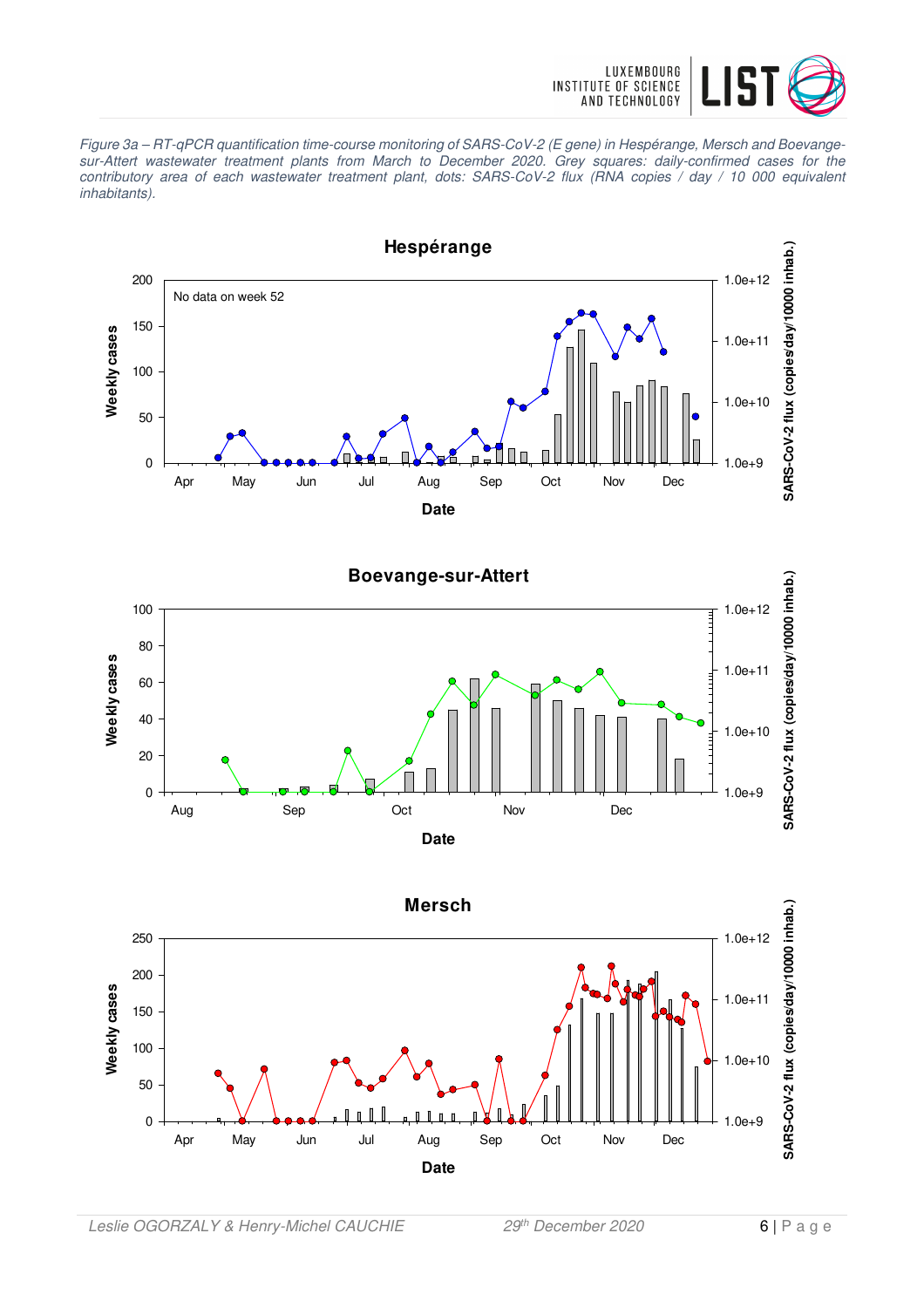







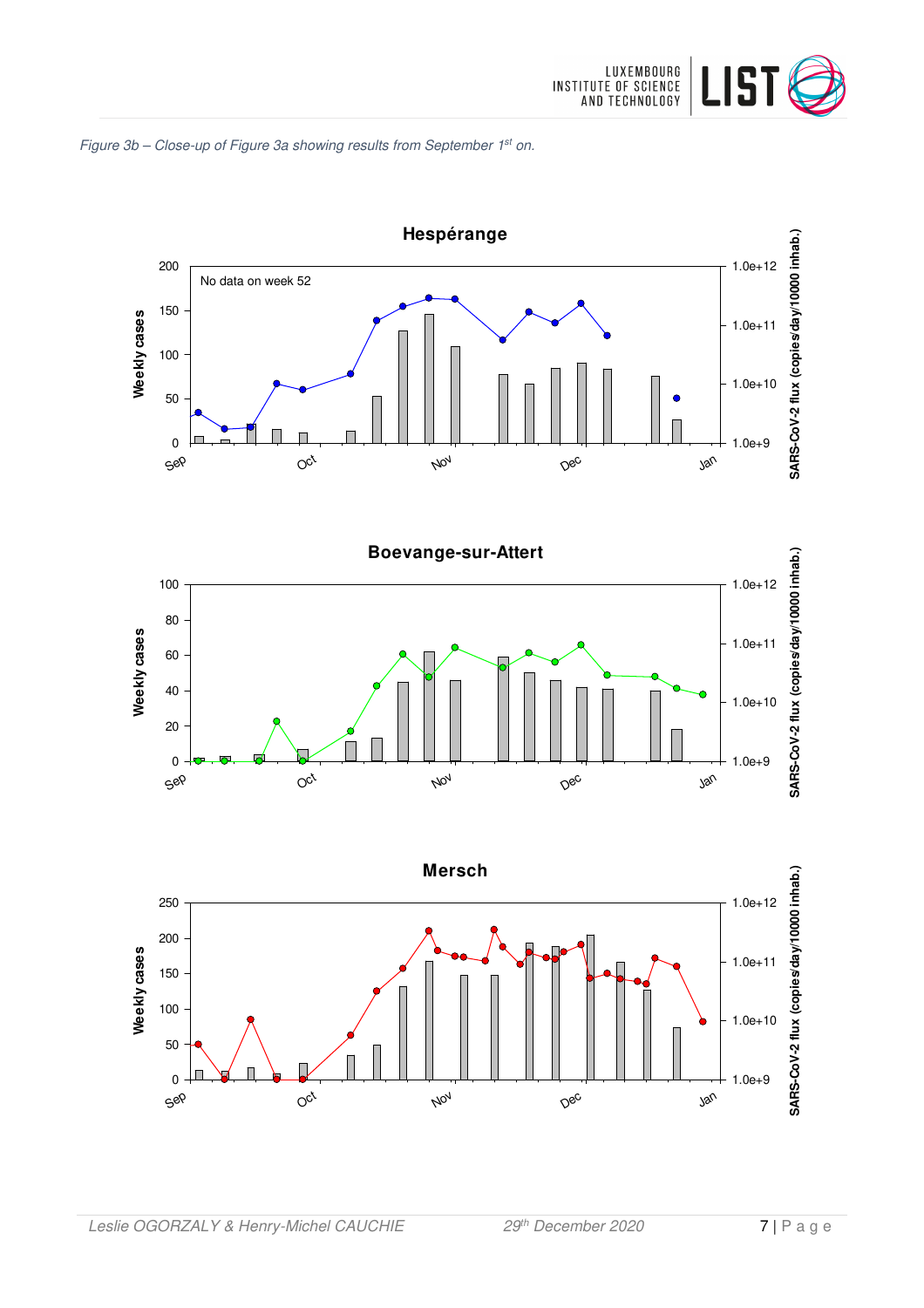

Figure 4a – RT-qPCR quantification time-course monitoring of SARS-CoV-2 (E gene) in SIDEST wastewater treatment plants from March to December 2020. Grey squares: daily-confirmed cases for the contributory area of each wastewater treatment plant, dots: SARS-CoV-2 flux (RNA copies / day / 10 000 equivalent inhabitants).



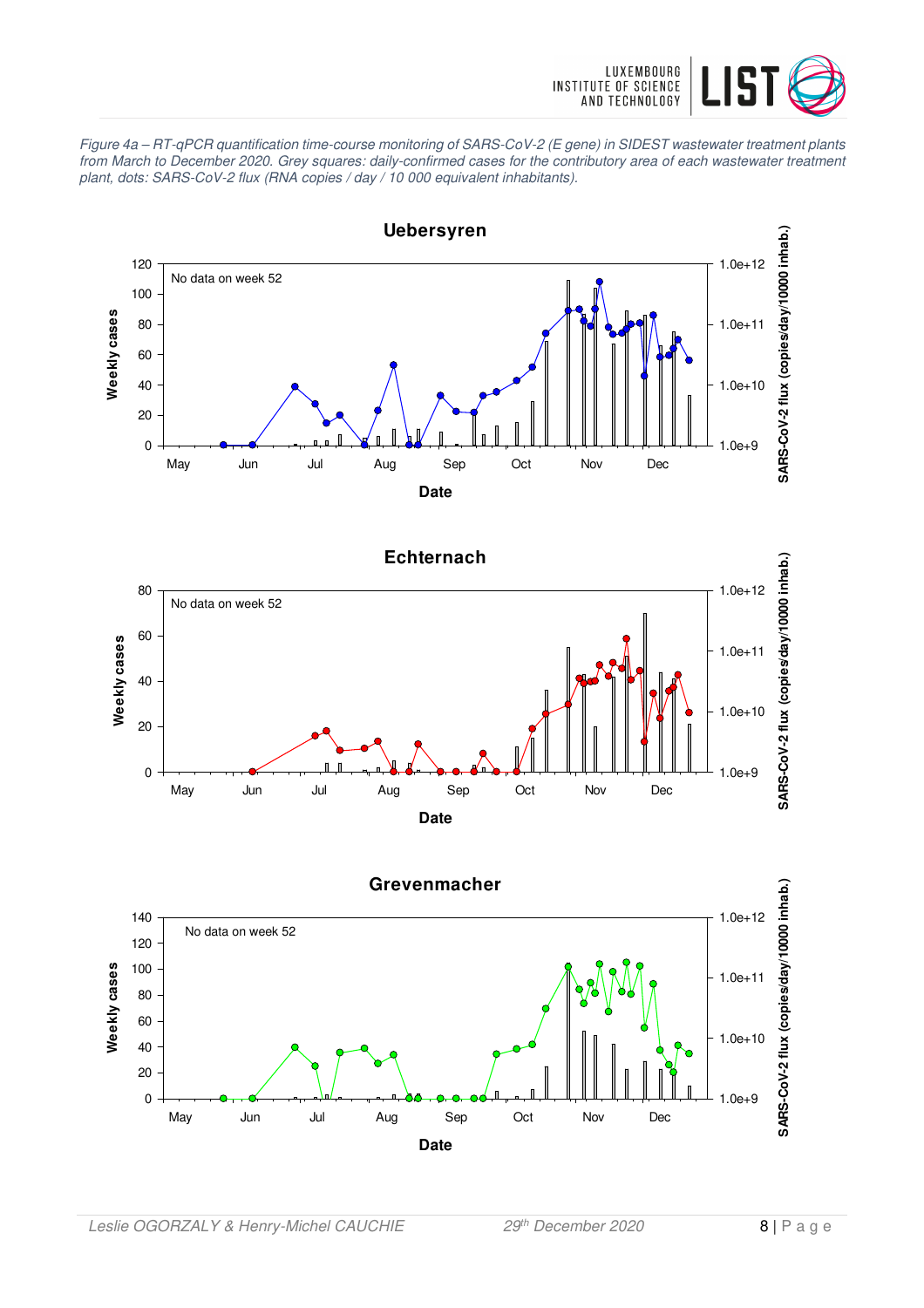







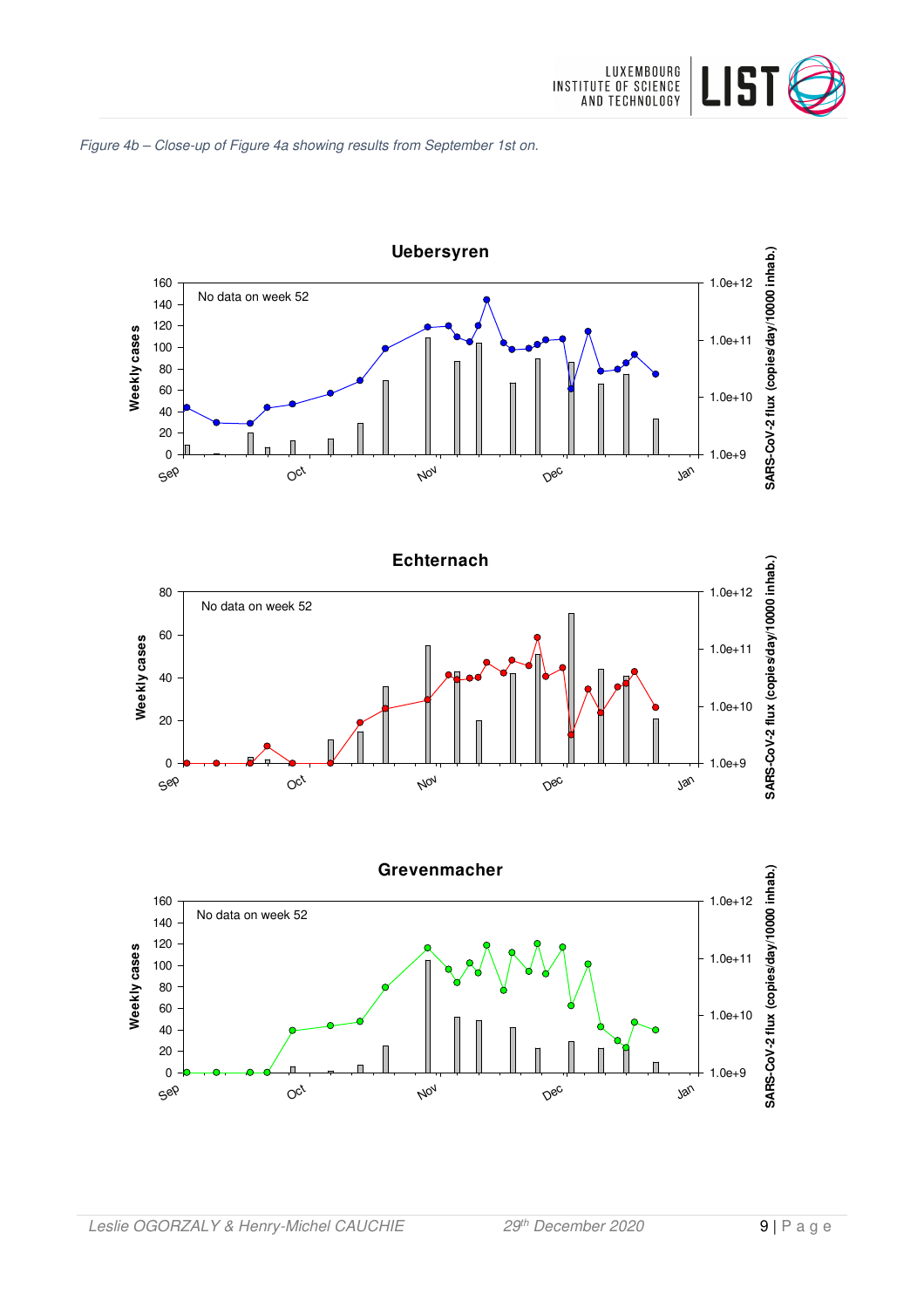

Figure 5a – RT-qPCR quantification time-course monitoring of SARS-CoV-2 (E gene) in SIDEN wastewater treatment plants from March to December 2020. Grey squares: daily-confirmed cases for the contributory area of each wastewater treatment plant, dots: SARS-CoV-2 flux (RNA copies / day / 10 000 equivalent inhabitants).



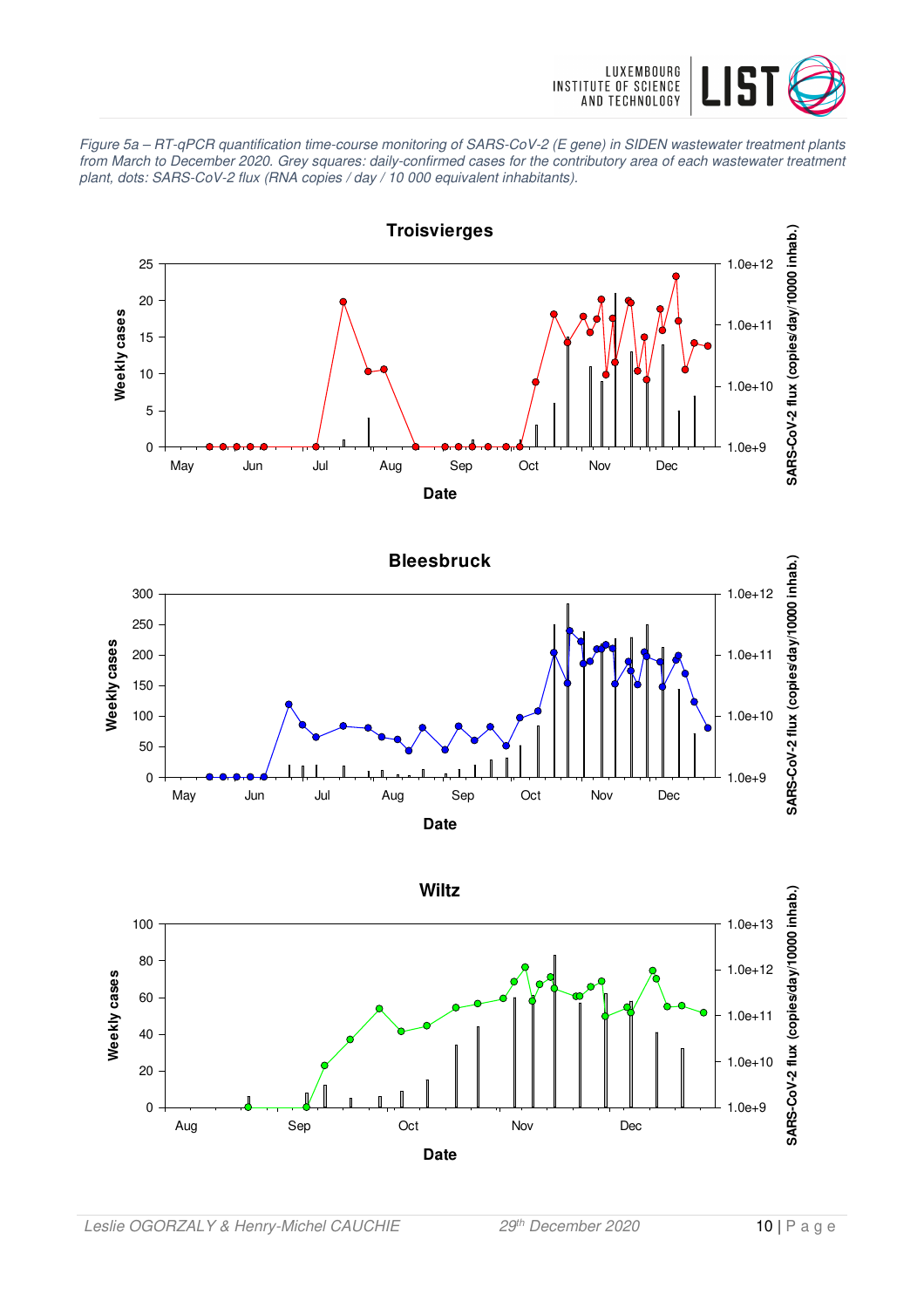





Jan

1.0e+9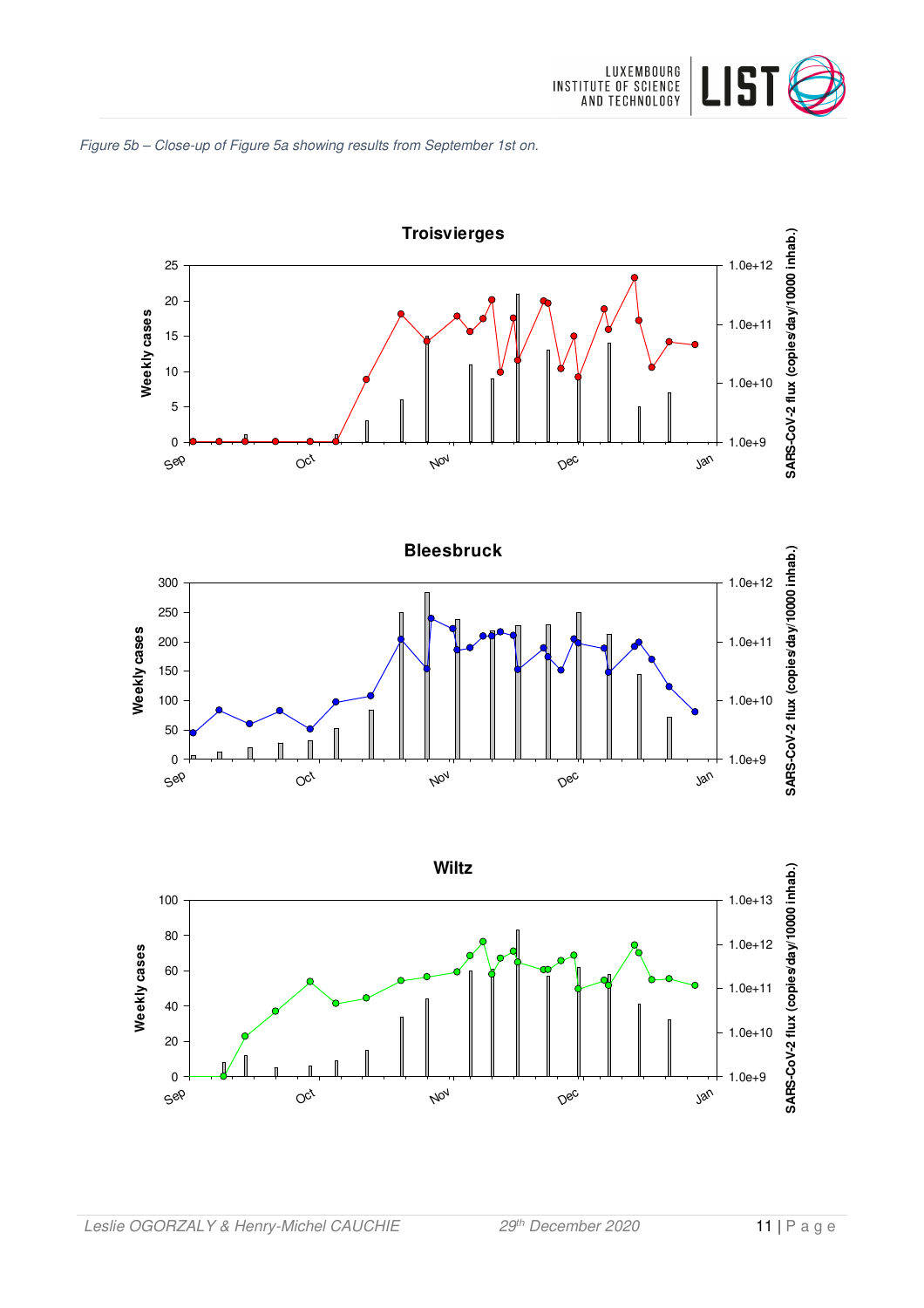

#### Table 3- Timing of sewage sampling since the beginning of the CORONASTEP study

|                     |                                  |                       |         |                       | 2019           |                                        |                        |                   |           |                                       |                       |                |                         |                          |                    |   |            |                         |                         |            |                 |            |                |            |         |            |         |                                  | 2020    |               |         |            |         |         |         |         |         |            |                        |                       |                    |                         |                       |            |                |                        |              |         |                       |             |                 |
|---------------------|----------------------------------|-----------------------|---------|-----------------------|----------------|----------------------------------------|------------------------|-------------------|-----------|---------------------------------------|-----------------------|----------------|-------------------------|--------------------------|--------------------|---|------------|-------------------------|-------------------------|------------|-----------------|------------|----------------|------------|---------|------------|---------|----------------------------------|---------|---------------|---------|------------|---------|---------|---------|---------|---------|------------|------------------------|-----------------------|--------------------|-------------------------|-----------------------|------------|----------------|------------------------|--------------|---------|-----------------------|-------------|-----------------|
| <b>WWTP</b>         | ćity<br>inhabitants)<br>Max<br>உ | Inhabitants<br>ъ<br>ā | Week 41 | $\frac{4}{3}$<br>Week | 46<br>Week     | $\overline{\phantom{0}}$<br>ທ∣<br>Week | m <sub>n</sub><br>Week | Week <sup>-</sup> | თ<br>Week | 1<br>$\overline{\phantom{0}}$<br>Week | $\frac{4}{3}$<br>Week | 15<br>Week:    | 16<br>Week              | $\overline{17}$<br>Week: | Week 18<br>Week 19 |   | 20<br>Week | 21<br>Week <sup>2</sup> | $\overline{2}$<br>Week: | 23<br>Week | $^{24}$<br>Week | 25<br>Week | 26<br>Week:    | 27<br>Week | Week 28 | 29<br>Week | Week 30 | $\overline{ }$<br>$\sim$<br>Week | Week 32 | ്റ്റ്<br>Week | Week 34 | 35<br>Week | Week 36 | Week 37 | Week 38 | Week 39 | Week 40 | 41<br>Week | $\overline{a}$<br>Week | $\frac{3}{4}$<br>Week | $\ddot{4}$<br>Week | 45<br>Week              | $\frac{9}{4}$<br>Week | 47<br>Week | 48<br>Week     | $\overline{a}$<br>Week | ន<br>ΨÃ<br>২ | Week 51 | $\sim$<br>in.<br>Week | Week 53     | Total samples   |
| Beggen              | 210000                           | 139731                |         |                       |                |                                        |                        |                   |           |                                       |                       |                |                         |                          |                    |   |            |                         |                         |            |                 |            |                |            |         |            |         |                                  |         |               |         |            |         |         |         |         |         |            |                        |                       |                    | $\overline{\mathbf{a}}$ | $\mathbf{3}$          |            | $\overline{3}$ |                        |              |         |                       |             | 52              |
| Bettembourg         | 95000                            | 53606                 |         |                       |                |                                        |                        |                   |           |                                       |                       |                |                         |                          |                    |   |            |                         |                         |            |                 |            |                |            |         |            |         |                                  |         |               |         |            |         |         |         |         |         |            |                        |                       |                    | $\overline{3}$          |                       |            |                |                        |              |         |                       |             | 45              |
| Schifflange         | 90000                            | 68143                 |         |                       |                |                                        |                        |                   |           |                                       |                       |                |                         |                          |                    |   |            |                         |                         |            |                 |            |                |            |         |            |         |                                  |         |               |         |            |         |         |         |         |         |            |                        |                       |                    |                         |                       |            |                |                        |              |         |                       |             | 60              |
| Bleesbrück          | 80000                            | 30930                 |         |                       |                |                                        |                        |                   |           |                                       |                       |                |                         |                          |                    |   |            |                         |                         |            |                 |            |                |            |         |            |         |                                  |         |               |         |            |         |         |         |         |         |            |                        |                       |                    |                         | $\mathbf{3}$          |            |                |                        |              |         |                       |             | 44              |
| Mersch              | 70000                            | 30473                 |         |                       |                |                                        |                        |                   |           |                                       |                       |                |                         |                          |                    |   |            |                         |                         |            |                 |            |                |            |         |            |         |                                  |         |               |         |            |         |         |         |         |         |            |                        |                       |                    |                         |                       |            |                |                        |              |         |                       |             | 147             |
| Pétange             | 50000                            | 59481                 |         |                       |                |                                        |                        |                   |           |                                       |                       |                |                         |                          |                    |   |            |                         |                         |            |                 |            |                |            |         |            |         |                                  |         |               |         |            |         |         |         |         |         |            |                        |                       |                    |                         |                       |            |                |                        |              |         |                       |             | 55              |
| Hesperange          | 36000                            | 15479                 |         |                       |                |                                        |                        |                   |           |                                       |                       |                |                         |                          |                    |   |            |                         |                         |            |                 |            |                |            |         |            |         |                                  |         |               |         |            |         |         |         |         |         |            |                        |                       |                    |                         |                       |            |                |                        |              |         |                       | $\mathbf 0$ | 36              |
| Echternach          | 36000                            | 7499                  |         |                       |                |                                        |                        |                   |           |                                       |                       |                |                         |                          |                    |   |            |                         |                         |            |                 |            |                |            |         |            |         |                                  |         |               |         |            |         |         |         |         |         |            |                        |                       |                    |                         | 3                     |            | 3              |                        |              |         |                       | $\mathbf 0$ | 36              |
| Uebersyren          | 35000                            | 18600                 |         |                       |                |                                        |                        |                   |           |                                       |                       |                |                         |                          |                    |   |            |                         |                         |            |                 |            |                |            |         |            |         |                                  |         |               |         |            |         |         |         |         |         |            |                        |                       |                    |                         |                       |            |                |                        |              |         |                       | $\Omega$    | 38              |
| Grevenmacher        | 47000                            | 9835                  |         |                       |                |                                        |                        |                   |           |                                       |                       |                |                         |                          |                    |   |            |                         |                         |            |                 |            |                |            |         |            |         |                                  |         |               |         |            |         |         |         |         |         |            |                        |                       |                    |                         | 3                     |            |                |                        |              |         |                       | $\mathbf 0$ | 38              |
| Troisvierges        | 5000                             | 3411                  |         |                       |                |                                        |                        |                   |           |                                       |                       |                |                         |                          |                    |   |            |                         |                         |            |                 |            |                |            |         |            |         |                                  |         |               |         |            |         |         |         |         |         |            |                        |                       |                    |                         | $\overline{3}$        |            | $\overline{3}$ |                        |              |         |                       |             | 138             |
| Boevange sur Attert | 15000                            | 1170                  |         |                       |                |                                        |                        |                   |           |                                       |                       |                |                         |                          |                    |   |            |                         |                         |            |                 |            |                |            |         |            |         |                                  |         |               |         |            |         |         |         |         |         |            |                        |                       |                    |                         |                       |            |                |                        |              |         |                       |             | 21              |
| Wiltz               | 16500                            | 6944                  |         |                       |                |                                        |                        |                   |           |                                       |                       |                |                         |                          |                    |   |            |                         |                         |            |                 |            |                |            |         |            |         |                                  |         |               |         |            |         |         |         |         |         |            |                        |                       |                    |                         | $\mathbf{3}$          |            | $\overline{3}$ |                        |              |         |                       |             | $\overline{28}$ |
| <b>Total</b>        | 785500                           | 445302                |         | $\overline{2}$        | $\overline{2}$ | $\overline{2}$                         | $\overline{2}$         | $\overline{2}$    |           | $\overline{2}$                        |                       | $\overline{2}$ | $\overline{\mathbf{z}}$ | $\overline{\mathbf{z}}$  | 5 <sup>1</sup>     | 5 | 6          | 8                       | 10 <sup>1</sup>         | 8          | 11              | 8          | $\overline{9}$ |            | 11      | 9          | 11      | $-1111$                          | 11      | 10            | 12      | 12         | 12      | 13      | 13      | 13      | 13 13   |            | 12                     | 13                    | 19 <sup>1</sup>    | 28                      | 35                    | 24         |                | $37$ 24                | 24           | 35      | 13                    | 9 538       |                 |
| Pop Lux (2019)      |                                  | 613901                |         |                       |                |                                        |                        |                   |           |                                       |                       |                |                         |                          |                    |   |            |                         |                         |            |                 |            |                |            |         |            |         |                                  |         |               |         |            |         |         |         |         |         |            |                        |                       |                    |                         |                       |            |                |                        |              |         |                       |             |                 |
|                     |                                  | 72.54%                |         |                       |                |                                        |                        |                   |           |                                       |                       |                |                         |                          |                    |   |            |                         |                         |            |                 |            |                |            |         |            |         |                                  |         |               |         |            |         |         |         |         |         |            |                        |                       |                    |                         |                       |            |                |                        |              |         |                       |             |                 |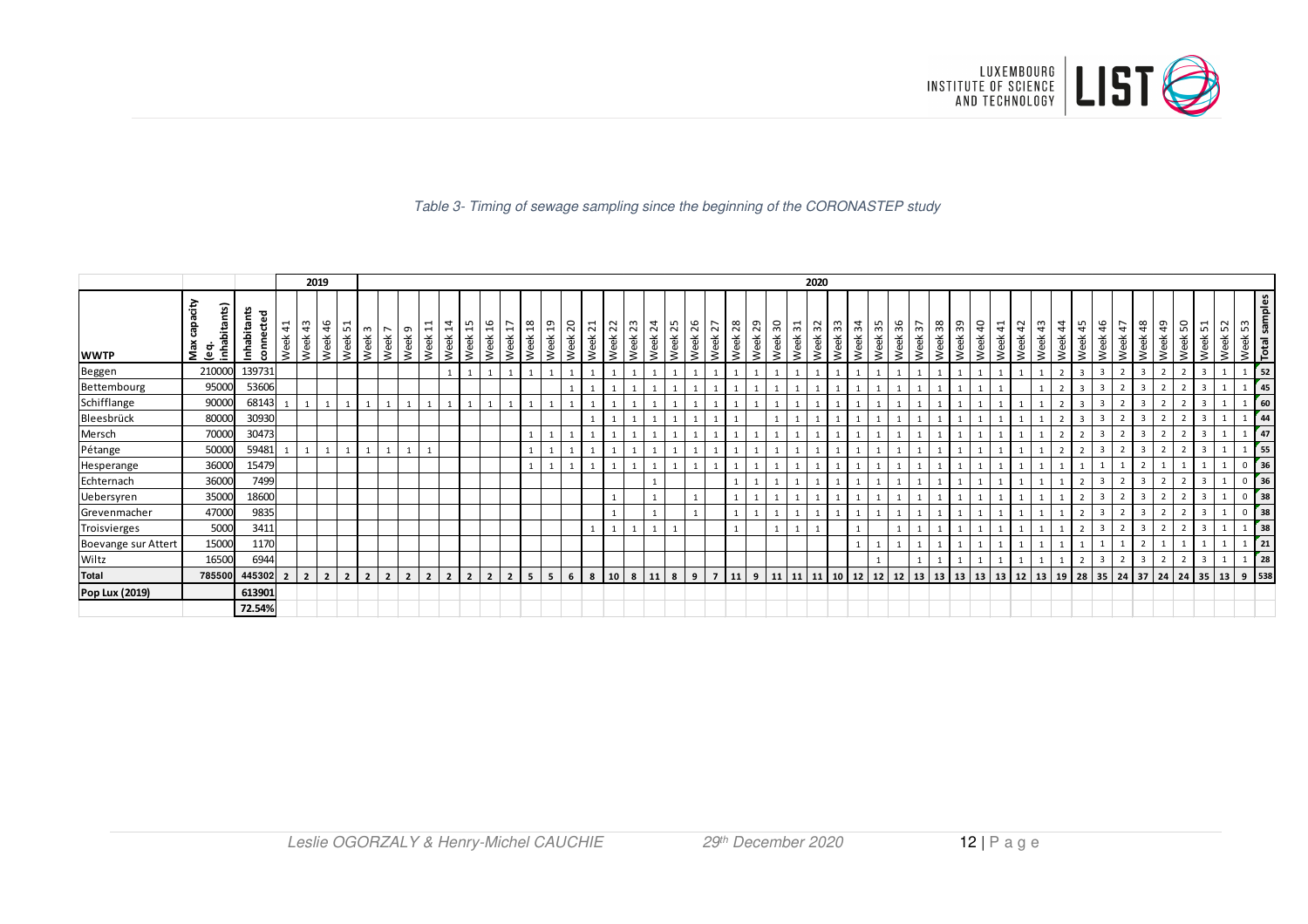# Materials and Methods



#### **Sewage samples**

From March to December 2020, up to thirteen WWTPs were sampled at the inlet of the plant according to the planning presented in Table 3. The operators of the WWTPs sampled a 24-h composite sample of 96 samples according to your own sampling procedure. Composite sample was stored at 4°C until sample processing.

#### **Sample processing**

The samples were transported to the laboratory at 4°C and viral RNA was isolated on the day of sampling. Larger particles (debris, bacteria) were removed from the samples by pelleting using centrifugation at 2,400 x g for 20 min at 4°C. A volume of 120 mL of supernatant was filtered through Amicon® Plus-15 centrifugal ultrafilter with a cut-off of 10 kDa (Millipore) by centrifugation at 3,220 x g for 25 min at 4°C. The resulting concentrate was collected and 140 µL of each concentrate was then processed to extract viral RNA using the QIAamp Viral RNA mini kit (Qiagen) according to the manufacturer's protocol. Elution of RNA was done in 60 μL of elution buffer.

### **Real-time One-Step RT-PCR**

Samples are screened for the presence of *Sarbecovirus (Coronaviridae, Betacoronaviruses*) and/or SARS-CoV-2 virus RNA by two distinct real-time one-step RT-PCR, one on the E gene (Envelope small membrane protein) and the second on the N gene (nucleoprotein). The E gene real-time RT-PCR can detect Sarbecoviruses, i.e. SARS-CoV, SARS-CoV-2 and closely related bat viruses. In the context of the COVID19 pandemic, it can be assumed that only SARS-CoV-2 strains will be detected by this assay given that SARS-CoV virus has been eradicated and other bat viruses do not commonly circulate in the human population. The E gene assay is adapted from Corman et al. [17]. The N gene real-time RT-PCR assay (N1 assay) specifically detects SARS-CoV-2 virus. It is adapted from the CDC protocol<sup>1</sup>. The two primers/probe sets are presented in Table 3. The RTqPCR protocols and reagents were all provided by the LIH.

| <b>Target</b> | <b>Primer name</b> | Primer sequence (5' to 3')                     | <b>References</b> |
|---------------|--------------------|------------------------------------------------|-------------------|
| E gene        | E Sarbeco F1       | 5-ACAGGTACGTTAATAGTTAATAGCGT-3                 | Corman et al.,    |
|               | E Sarbeco R2       | 5-ATATTGCAGCAGTACGCACACA-3                     | 2020              |
|               | E Sarbeco P1       | 5'-FAM-ACACTAGCCATCCTTACTGCGCTTCG-BHQ1         |                   |
| N gene        | 2019-nCoV N1 Fw    | 5'-GAC CCC AAA ATC AGC GAA AT-3'               | <b>CDC</b>        |
|               | 2019-nCoV N1 Rv    | 5'-TCT GGT TAC TGC CAG TTG AAT CTG-3'          |                   |
|               | 2019-nCoV N1 Probe | 5'-FAM-ACC CCG CAT TAC GTT TGG TGG ACC-BHQ1-3' |                   |

#### Table 4 – RT-qPCR primer-probe sets

Each reaction contained 5 μL of RNA template, 5 μL of TaqPath 1-step RT-qPCR MasterMix (A15299, Life Technologies), 0.5 µL of each primer (20 µM) and probe (5 µM) and the reaction volume was adjusted to a final volume of 20 μL with molecular biology grade water. Thermal cycling reactions were carried out at 50 °C for 15 min, followed by 95 °C for 2 min and 45 cycles of 95 °C for 3 sec and 58°C (E gene) or 55°C (N gene) for 30 sec using a Viia7 Real-Time PCR Detection System (Life Technologies). Reactions were considered positive (limit of detection – LOD) if the cycle threshold (Ct value) was below 40 cycles.

<sup>1</sup> https://www.cdc.gov/coronavirus/2019-ncov/downloads/rt-pcr-panel-primer-probes.pdf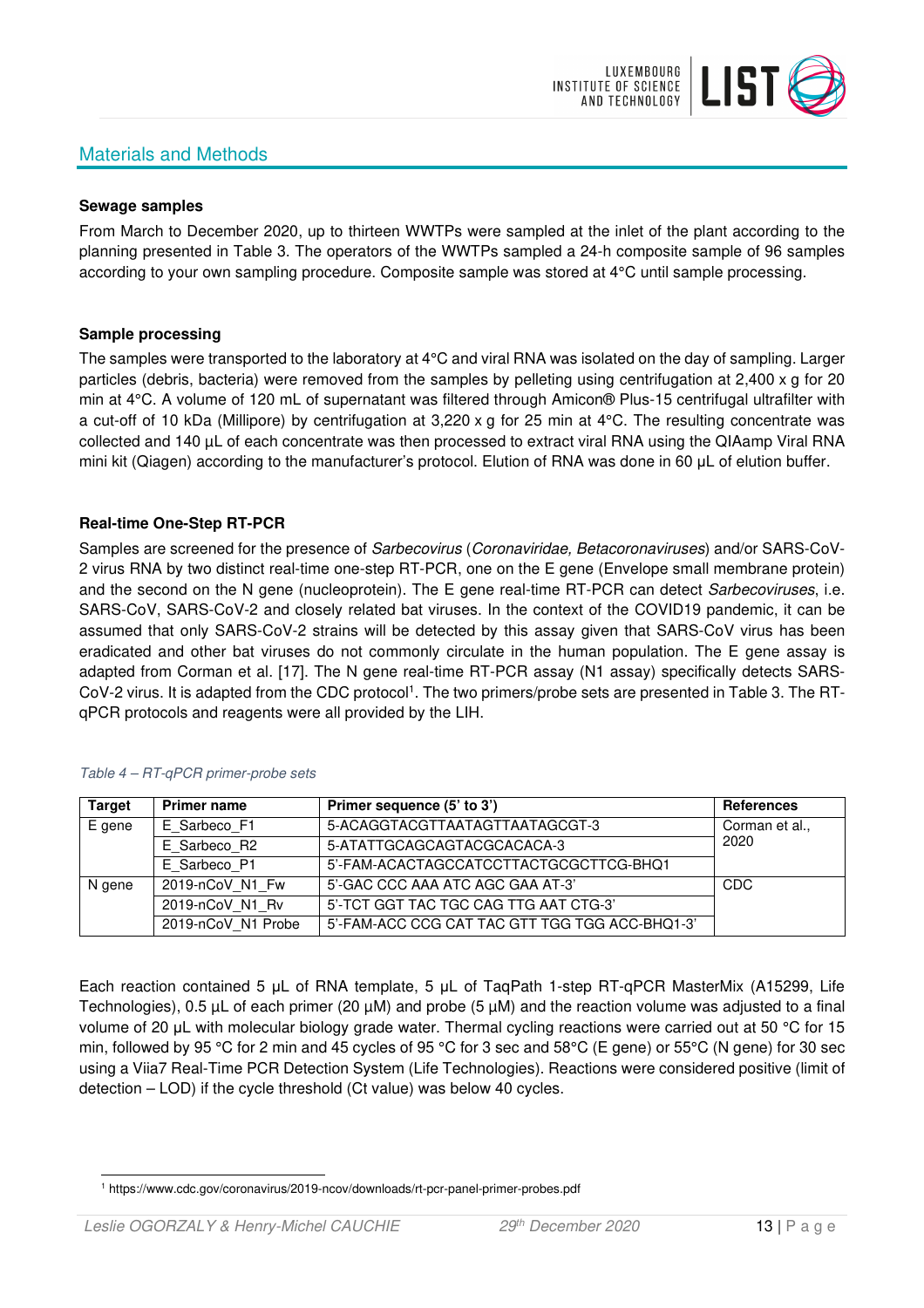

## **Controls**

A non-target RNA fragment commercially available (VetMAX™ Xeno™ IPC and VetMAX™ Xeno™ IPC Assay, ThermoFischer Scientific) was added to the viral RNA extract from sewage concentrates as an internal positive control (IPC). This IPC-RNA is used to control the performance of the RT-qPCR (E gene) and to detect the presence of RT-qPCR inhibitors.

Viral RNA copies quantification of both targeting genes in wastewater samples was performed using RT-qPCR standard curves generated using EDX SARS-CoV-2 Standard (Biorad). This standard is manufactured with synthetic RNA transcripts containing 5 targets (E, N, S, ORF1a, and RdRP genes of SARS-CoV-2, 200,000 copies/mL each). Using such a standard, the limits of quantification (LOQ) of both RT-qPCR assays were estimated to 1 RNA copy per reaction (Figure 6).



Figure 6 – RT-qPCR standard curves established for both targeting genes (E gene and N gene) of SARS-CoV-2 using a commercially available standard (Biorad).

# **Data interpretation**

A sample is declared positive for the presence of SARS-CoV-2 if both targets (E and N gene) are detected with Ct values less than or equal to the LOQ. If only one target is detected or if target genes are detected with Ct values between the LOD and the LOQ, samples are reported as presumptive positive (+/-). A sample is declared negative when no target genes are detected (Ct values superior to the LOD).

In case of presumptive positive, sample is tested again using another RT-qPCR detection assay (Allplex 2019 nCoV Assay, Seegene). This commercially available detection kit is a multiplex real-time RT-PCR assay for simultaneous detection of three target genes of SARS-CoV-2 in a single tube. The assay is designed to detect RdRP and N genes specific for SARS-CoV-2, and E gene specific for all Sarbecovirus including SARS-CoV-2.

As shown in Figure 7, a highly significant correlation (Pearson Correlation,  $R^2=0.964$ ,  $p = 5.979.10^{-24}$ ) was obtained between the SARS-CoV-2 RNA concentrations estimated using the E gene and the N gene, respectively. Therefore, only the E gene results were presented in this report.